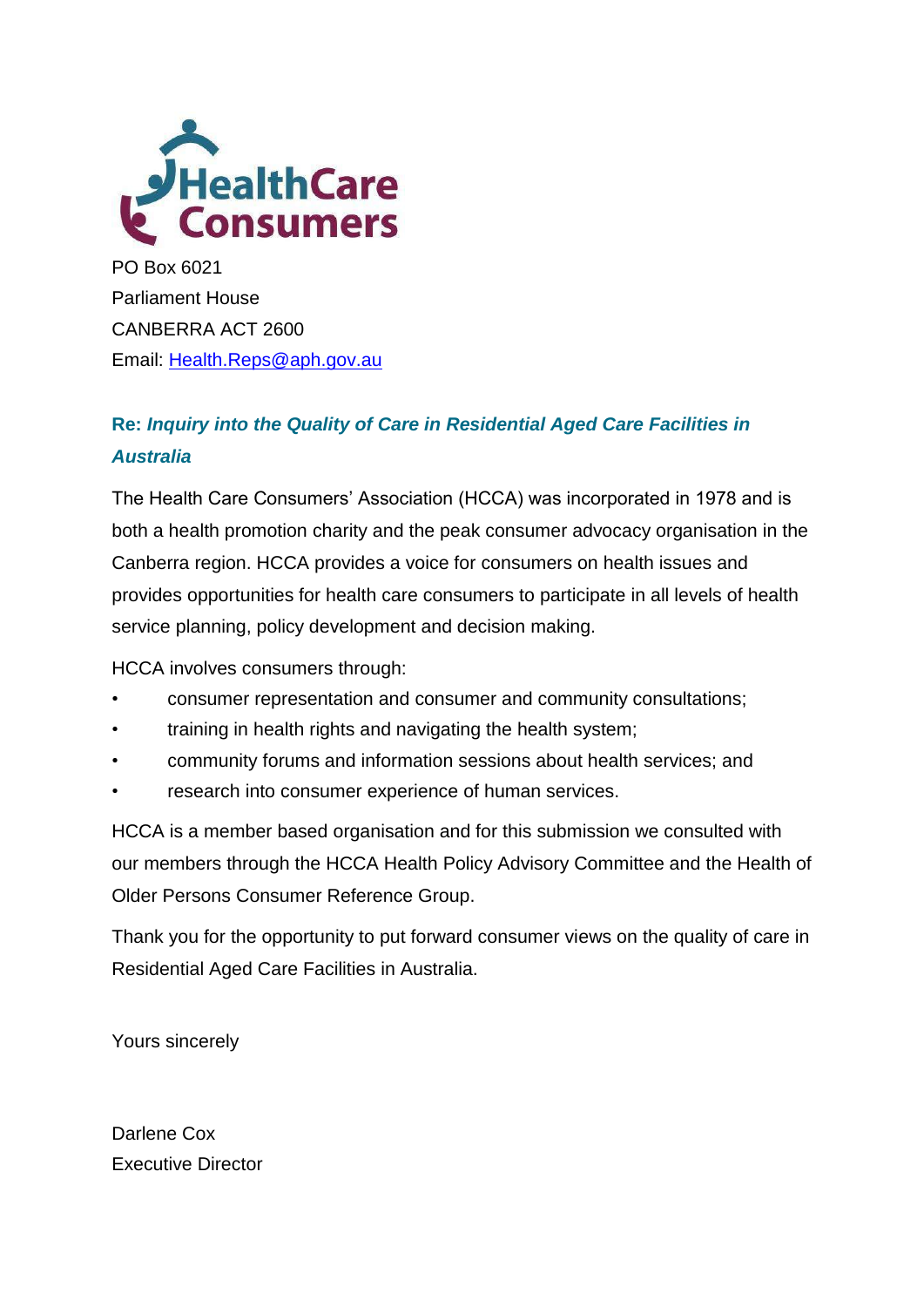

# **HCCA Submission to the Australian Government House of Representatives Standing Committee on Health, Aged Care and Sport** *Inquiry into the Quality of Care in Residential Aged Care Facilities in Australia*

Submitted 23 February 2018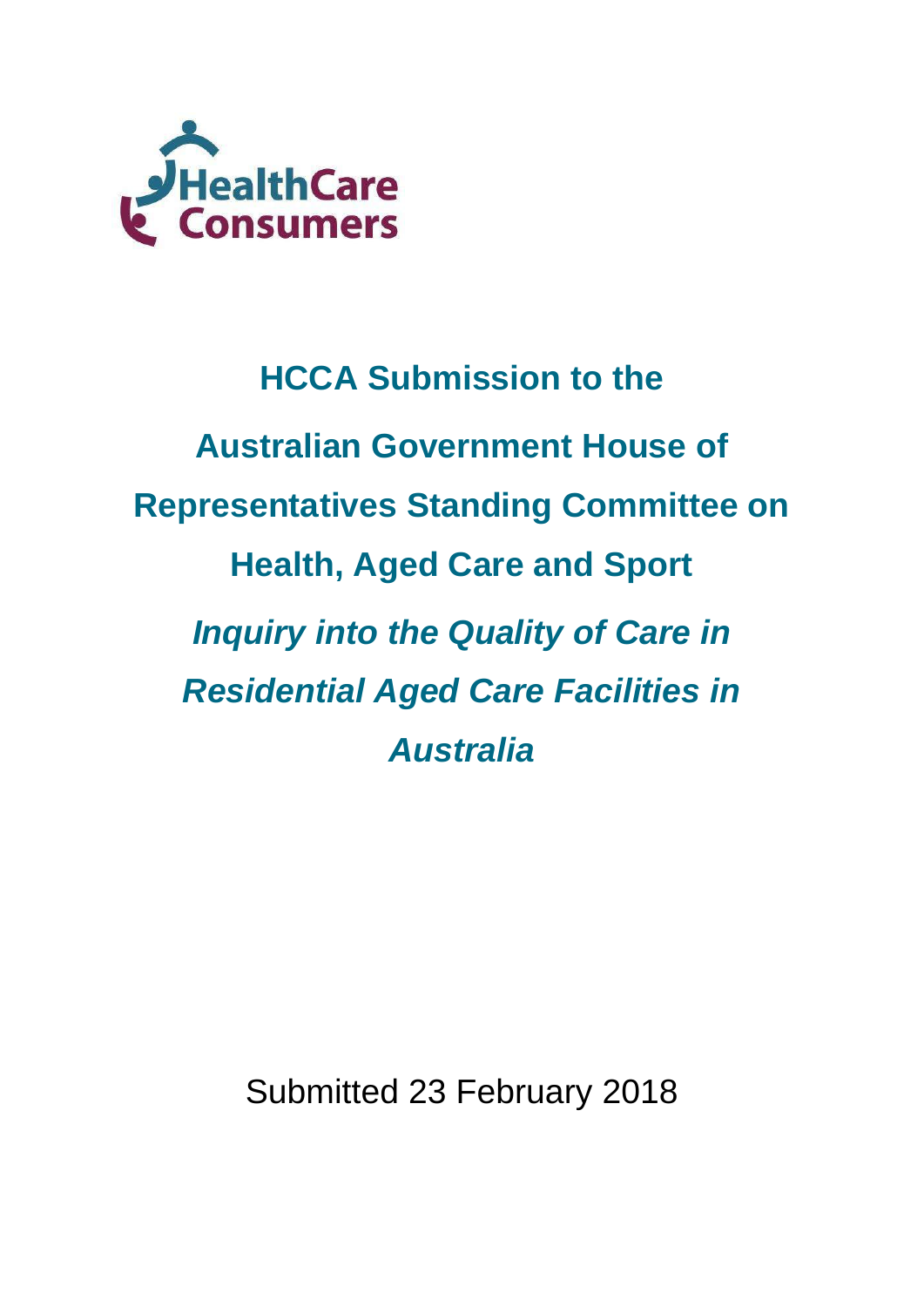### **Executive Summary**

As the peak member-based consumer advocacy organisation in the ACT, the Health Care Consumers Association (HCCA) has a longstanding interest in the quality of care in Residential Aged Care Facilities (RACFs) in the ACT. HCCA has long been aware that the quality of care offered by RACFs in our jurisdiction is both highly variable, and too often inadequate. Unfortunately, despite our persistent advocacy in this area HCCA has yet to observe sustained improvement in the quality of care offered across the residential aged care sector in the ACT. In general, consumers' rights and interests are insufficiently protected, and mistreatment of RACFs residents continues to occur with disturbing regularity.

#### **Recommendations**

To protect consumer rights and interests in residential aged care, HCCA recommends that:

- The Australian Government require all RACFs to participate in a comprehensive quality monitoring system with easy-to-understand and timely public reporting on quality of life as well as quality of care measures;
- Clinical and administrative managers in all RACFs set and model the expectation that (i) consumer and staff feedback and (ii) complaints about mistreatment and poor quality care are welcomed as opportunities for quality improvement and followed through for positive impact;
- Accreditation of RACFs continue to be undertaken by an Commonwealth Government agency, as a primary responsibility of government;
- In recognition that many people do not have ready access to the My Aged Care website, the Australian Government explore additional ways of sharing information about the quality of care provided in RACFs prospective RACF residents, including by supporting not-for-profit advocacy services to advise individuals about issues to consider when choosing an RACF;
- The practice of unannounced audits of RACF accreditation compliance be continued and expanded;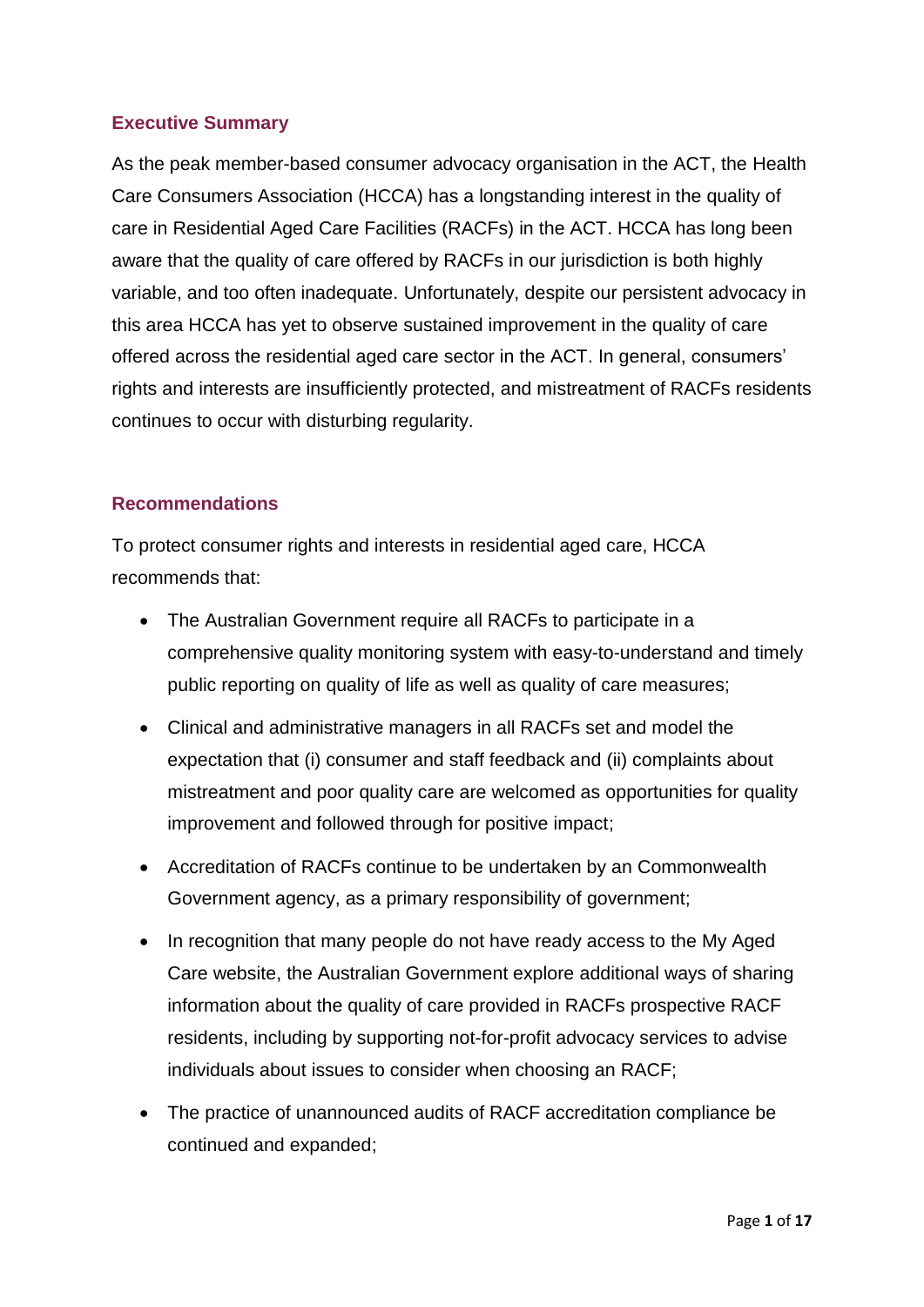- The National Aged Care Quality Indicator Program be made compulsory rather than voluntary, and expanded to take in additional measures of aged care quality that matter to consumers (e.g. general health, functional status, mental health, comfort, nutrition, emotional wellbeing, opportunities for recreation, privacy, choice, and autonomy);
- The Australian Government implement a compulsory star rating scheme for RACFs, in order to present comprehensive quality information in a format that is easy for the public and aged care consumers to understand; and share this information publicly, in a system similar that implemented by the United Kingdom's Care Quality Commission;
- Ratios of nursing staff to RACF residents be increased, including outside of 9am to 5pm weekday working hours;
- $\bullet$  Independent advocacy services  $-$  such as those offered nationally by the members of the Older Persons Advocacy Service – be expanded to ensure all RACF residents, including those who do not have friends, family or other representatives, have the assistance they require to address unsatisfactory aspects of their care; and
- An Official Visitors scheme be introduced across the RACF sector, to provide additional transparency around the operations of RACFs and an additional avenue for residents to raise concerns related to their care.

# **Defining residential aged care**

RACFs are places where older people who can no longer reside at home both live and receive the care they require. The care provided in RACFs ranges from "personal care to assist with activities of daily living through to nursing care on a 24 hour basis".<sup>1</sup> RACFs offer short-term as well as permanent care, are subsidised by the Commonwealth Government's allocation of public funds, and are currently accredited by the Australian Aged Care Quality Agency,<sup>2</sup> although HCCA understands that the functions of the Australian Aged Care Quality Agency will soon be transferred to a new Australian Government agency. RACFs are sometimes referred to as aged care homes, nursing homes, hostels or aged care hostels.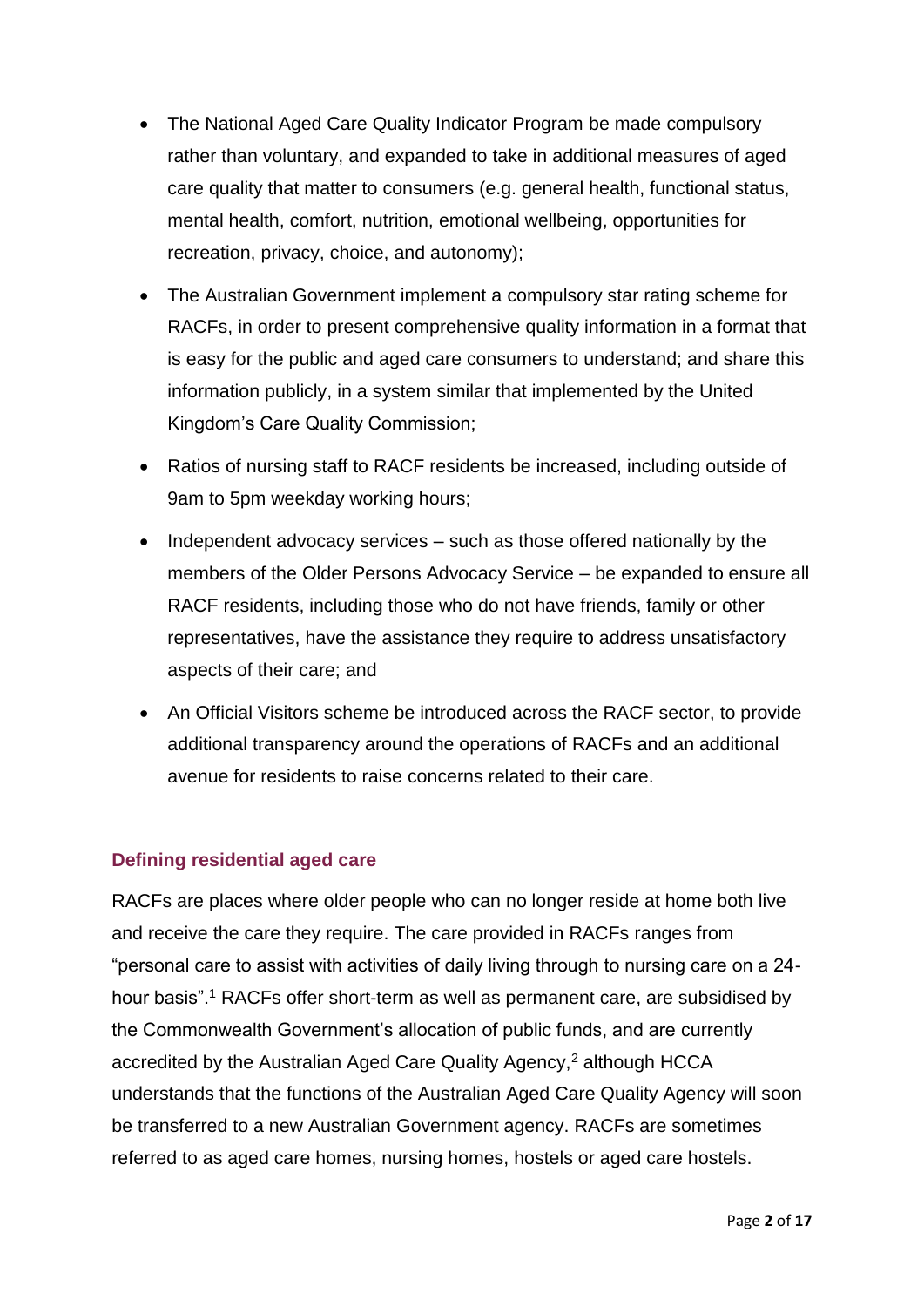RACFs are distinct from retirement communities or retirement villages. Though the latter sometimes provide health care services, retirement village residents live independently and do not require assistance with daily activities.<sup>3</sup> Retirement villages are regulated by State and Territory governments rather than the Commonwealth, and in contrast to RACFs they undergo voluntary accreditation under an industrymanaged scheme rather than compulsory accreditation by a government agency. 4 Some RACFs are co-located with retirement villages and are managed by the same provider, but these two components of a single facility fall under quite different regulatory and legislative frameworks. This is not always made clear to residents and potential residents of these facilities, and this complex regulatory situation can cause understandable confusion for consumers of these services.

#### **Specific Issues**

**1. The incidence of all mistreatment of residents in residential aged care facilities and associated reporting and response mechanisms, including the treatment of whistle blowers.**

# **1.1. Incidence of mistreatment of residents in aged care facilities**

Health care consumers in the ACT experience variable quality care in RACFs. As is the case nationally, many people continue to experience poor quality care despite the Australian Government's efforts to lift the quality of RACF care including through the initiatives outlined in the 2016 *Aged Care Roadmap*. <sup>5</sup> HCCA hears regularly from health care consumers who have recent first-hand experience of poor quality care and/ or mistreatment in RACFs. In the ACT, local media report regularly on cases of poor care and mistreatment. Recent cases include:

- Staff at The Canberra Hospital made a complaint to the Aged Care Complaints Commission after a resident of an aged care facility managed by Southern Cross Care was admitted to hospital with a maggot infested head wound in December 2016:<sup>6</sup>
- Three RACFs in the ACT were found to have unreasonably limited residents' access to independent advocacy services;<sup>7</sup> and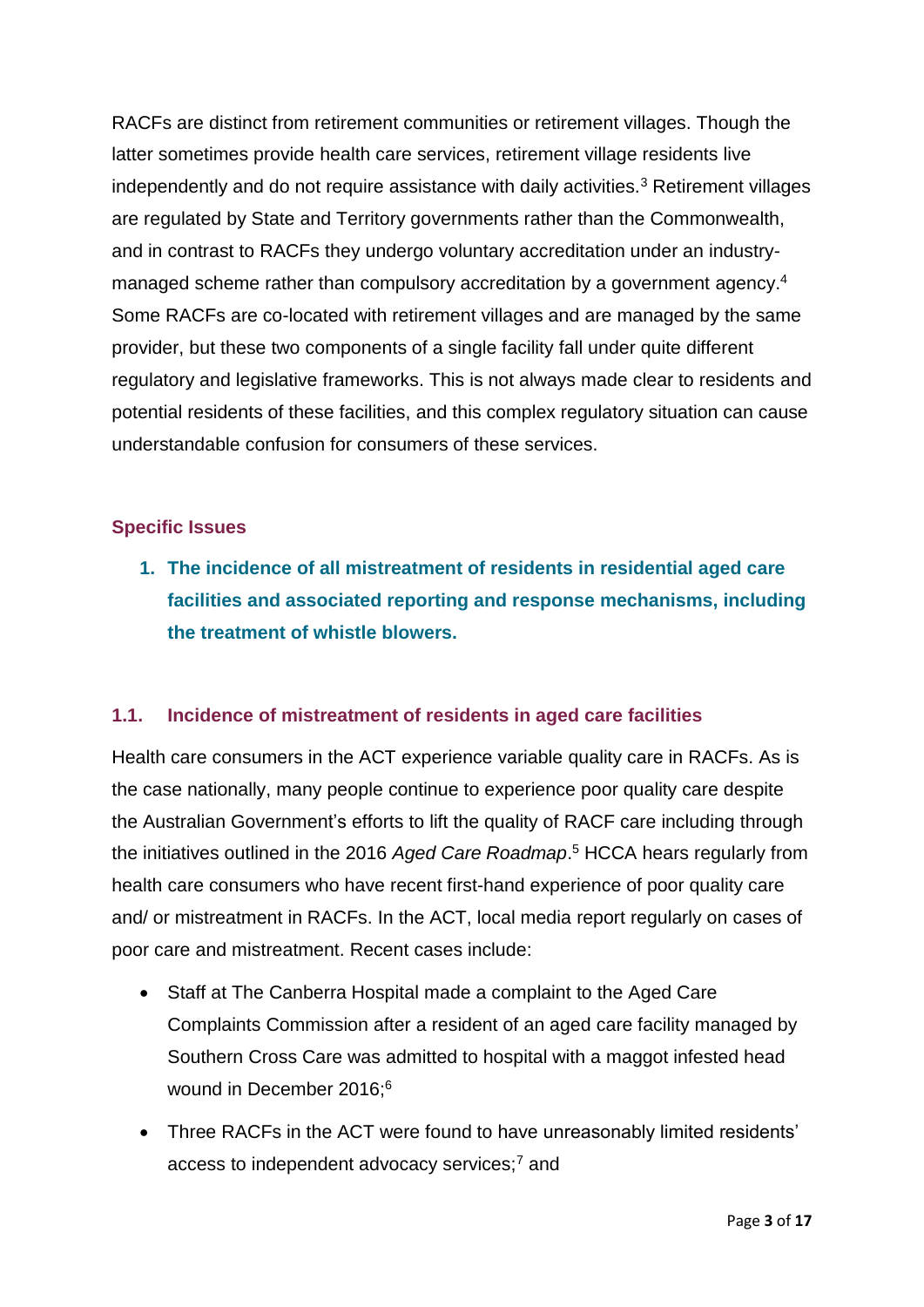• The ACT Human Rights Commission found that St Andrews Village's nursing staff were inexperienced, and that staff lacked the skills to administer residents' medication appropriately.<sup>8</sup>

Although complaints-handling bodies in each of these cases found these providers ultimately adequately improved the care they offered, these recent cases highlight quality of care issues that affect residents across the RACF sector. As is the case across the health care system, it is likely that many instances of poor quality care and mistreatment never result in a formal complaint, nor achieve transparent public view.

Mistreatment of RACF residents includes abuse, neglect, poor quality medical care, inadequate personal care and undignified treatment. HCCA members have recent first-hand experiences of mistreatment that include:

- People with limited mobility being left alone or unattended for long periods of time, denying them sufficient opportunity for social interaction or enjoyable recreational activities;
- Being asked to spend an unreasonable amount of time in bed (for example, being put to bed at three o'clock in the afternoon) – possibly occurring as under-staffed RACFs seek to manage low staff numbers and/ or shift handover;
- Being given food that is medically inappropriate, for example not being provided with a low sodium meal or a diabetic meal when this is medically indicated;
- Having no choice about what to eat, which is distressing for people who cannot eat certain foods for cultural or religious reasons and for people used to eating food they find palatable;
- Poor management of pressure injuries and inadequate prevention of pressure injuries - compounded in many instances by being left sitting or lying for long periods of time;
- Being over-medicated with sedatives likely in an inadequate and inappropriate attempt to manage the difficult behaviours of some residents; and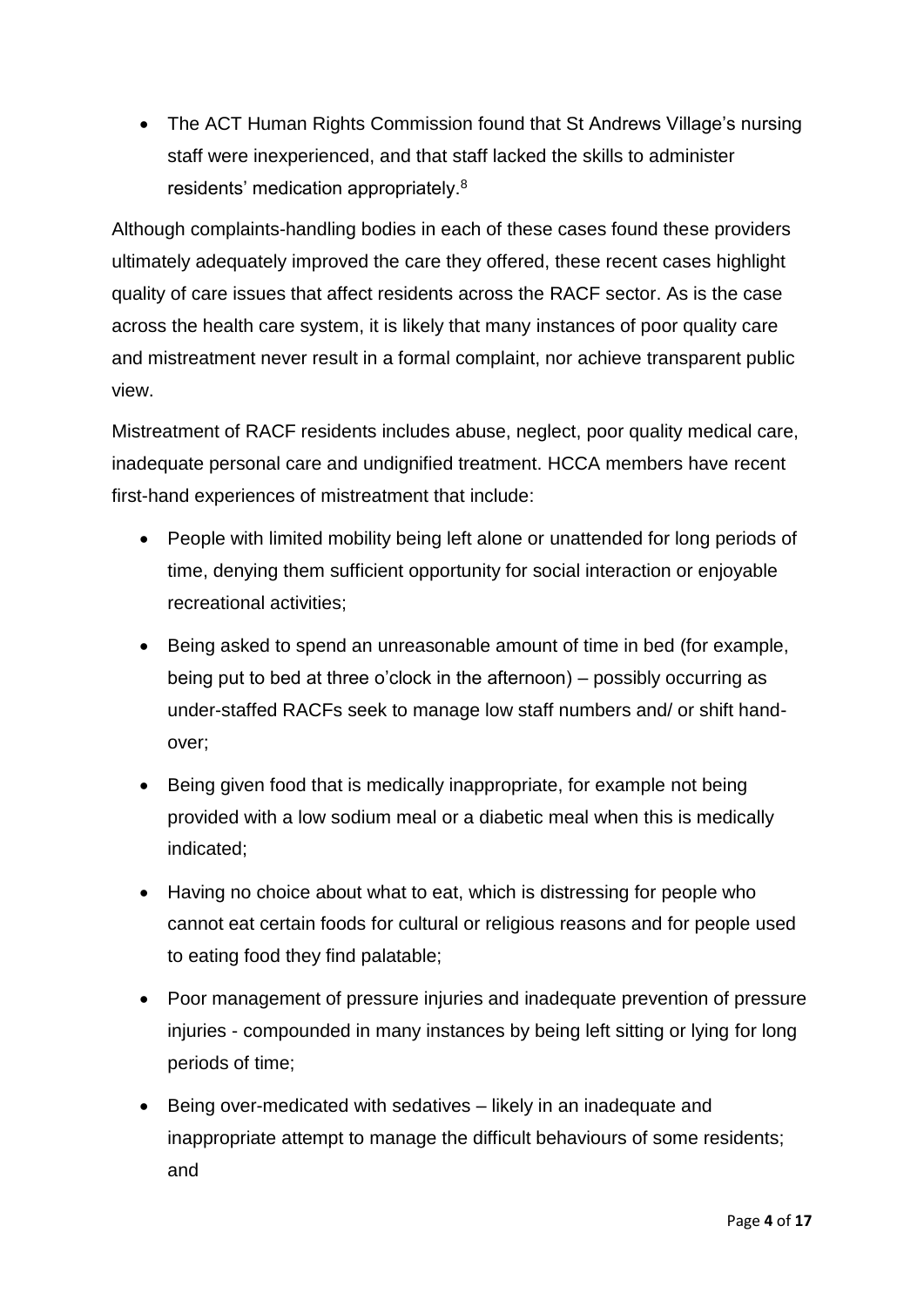• Not receiving necessary clinical care overnight, often because fewer clinical staff are employed outside of day-time and weekday working hours.

HCCA's members have also made the organisation aware of cases in which residents of aged care facilities have been roughly handled by RACF staff, in which residents have acquired bruises that were never explained, and in which family members have strongly suspected but were unable to prove that their family member was being physically abused by a staff member.

Mistreatment of RACF residents occurs in the context of a residential aged care system that struggles to provide consistently high quality care. One person who contributed to this submission recently spent several weeks in an RACF receiving respite care. She described a facility with comfortable individual rooms for residents, and many staff who worked hard to make the facility a pleasant place to be. However, she felt the staff were so busy they never had time to talk with residents, and both staff and residents told her they saw little point suggesting improvements in care at their regular staff or residents' meetings because they felt these were unlikely to be followed up by management. One evening the facility under-catered and did not have enough food to prepare dinner for all residents, so some went without a meal. This experience paints a picture of a facility struggling with common challenges for the quality of RACF care, among them low numbers of nursing and care staff, variable capacity to provide basic services to residents (such as appropriate meals at appropriate times), and variable quality staff and resident consultation processes.

In many of the instances of poor quality care described above, an inadequate ratio of clinical staff and suitably skilled personal care staff to residents contributes to a systemic environment conducive to mistreatment of residents. An increased ratio of nursing staff and appropriately skilled care staff to residents across the RACF sector would improve the quality of care these facilities are able to deliver and reduce the likelihood of mistreatment.

#### **1.2. Reporting and response mechanisms**

Unfortunately in our jurisdiction the present complaints system has been ineffective in identifying the majority of quality of care issues, let alone resolving them. It is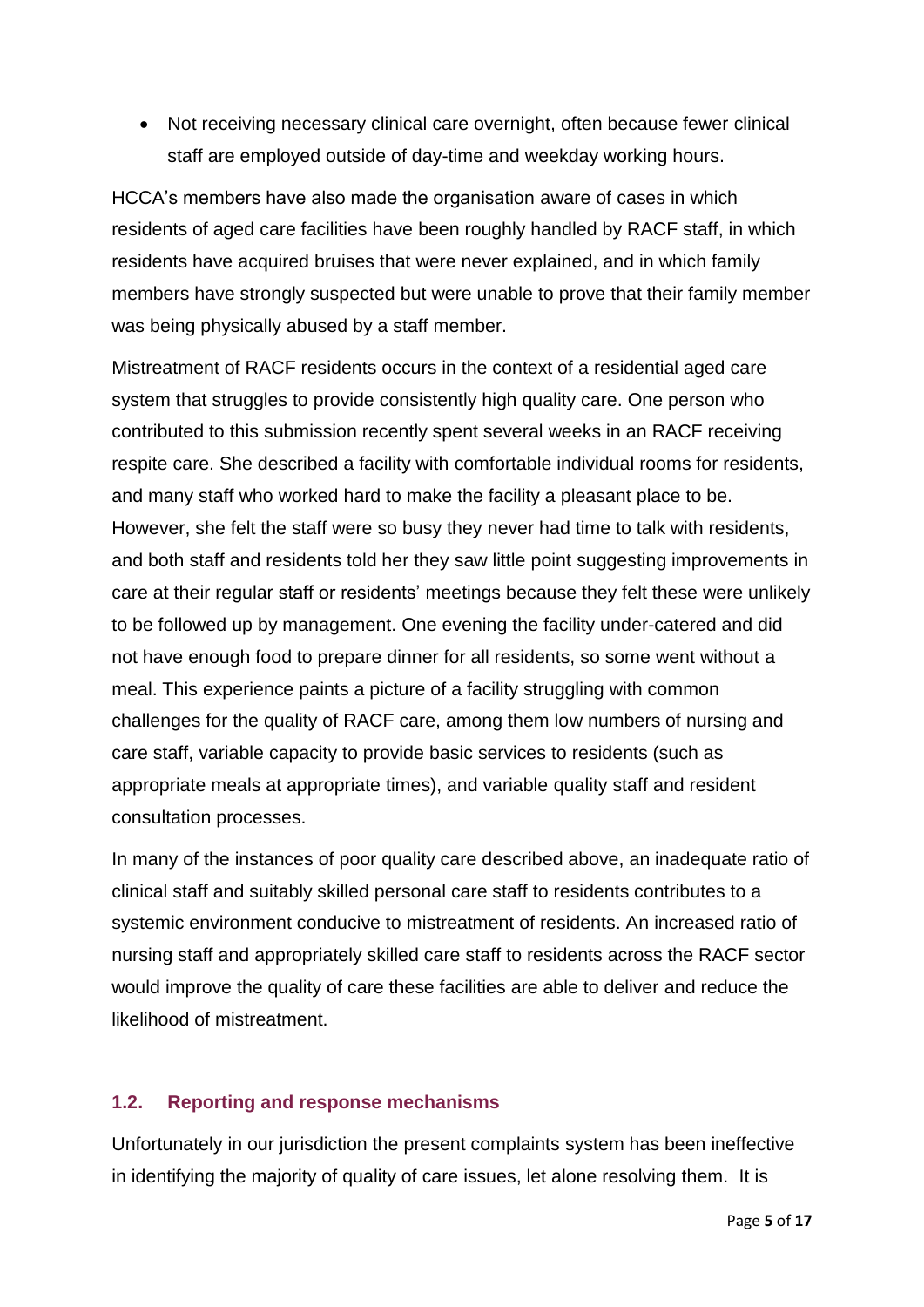often very difficult for consumers to make a complaint. As an organisation that advocates for consumer rights in accessing health care we are familiar with the barriers people experience in making complaints. Making a complaint takes time and energy. There is an emotional cost too. As consumers of aged care services, we are often unwell or struggling with our health and capacity. Many people are too busy dealing with what life presents – such as caring responsibilities, or recovering from illness – to make a complaint they recognise as appropriate to make.

Moreover, many people who experience or suspect mistreatment have a real, and not unreasonable, fear that if they complain they will acquire a reputation among staff as "troublemakers" and expose themselves (or their aged family member or friend) to further mistreatment. As is the case across the health system, consumers often fear that if they complain about their care-givers they will jeopardise the quality of care they receive. It is fair to say that some aged care facilities suffer from a workplace culture in which feedback, complaints and advocacy are not welcomed nor viewed as opportunities for improvement. Shifting this culture requires leadership and commitment from service managers (clinical and administrative), as well as practical processes to invite and welcome both formal and informal feedback from residents and their visitors. Staff of RACFs do not always feel encouraged to bring inappropriate behaviour by their colleagues to the attention of their managers. Change in this area must be led by senior managers who have the power to set expectations in this regard.

**2. The effectiveness of the Australian Aged Care Quality Agency, the Aged Care Complaints Commission, and the** *Charter of Care Recipients' Rights and Responsibilities* **in ensuring adequate consumer protection in residential aged care.**

The *Aged Care Roadmap*<sup>9</sup> envisaged that:

*"Government will establish and maintain consumer protections (including accreditation against core standards, compliance and complaints mechanisms) and encourage quality improvement by registration category. This includes mandating consumer involvement in the quality*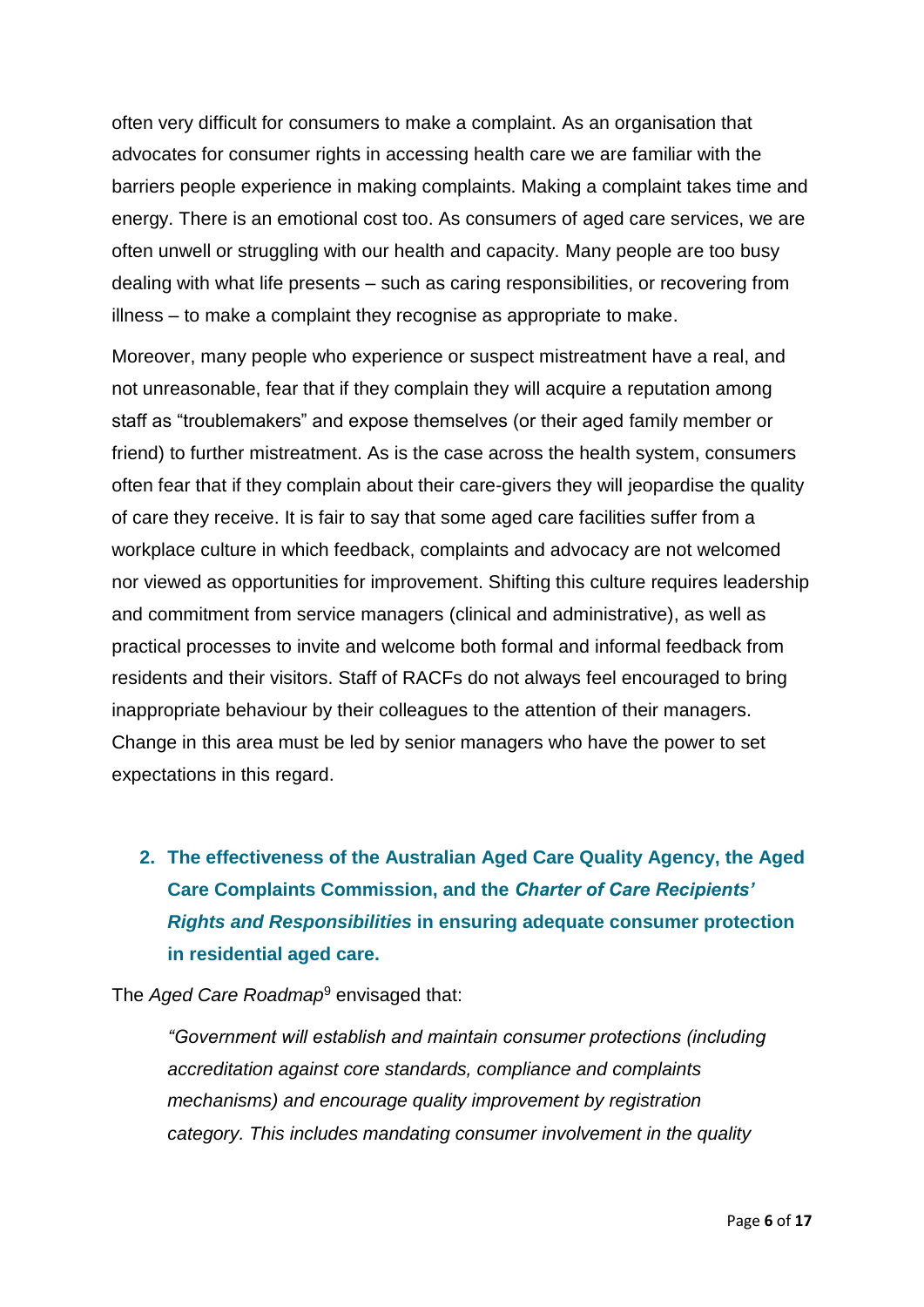*assurance process across end-to-end aged care; and ensuring reporting against standards is transparent and publicly available.'*

The Roadmap also committed to "differentiated performance information on a single set of core standards and quality indicators will be published on the service finder in My Aged Care". While these are appropriate aims and HCCA welcomes the progress in these areas to date, our members remain concerned that the existing aged care standards remain insufficient and too easy to pass. This needs to be changed and HCCA sees this as a priority. In the words of one of our members: *"We need a system with teeth that will protect people from poor care and mismanagement".* The Australian Government's recent announcement that the Australian Aged Care Quality Agency will be disbanded and its functions transferred to a new Australian Government agency provides an opportunity to strengthen RACF quality assurance, public reporting on performance, and accreditation processes as

well as compliance and complaints mechanisms.

#### **2.1. Accreditation services**

In most instances, RACFs receive significant advance notice of the date of accreditation audits. Unfortunately this means that RACF operators can alter their day-to-day operations in order to present a misleading picture of their usual quality of care. HCCA is therefore supportive of the practice of unannounced audits of RACFs, and would like to see this practice continued and expanded.

HCCA is concerned that the private sourcing of accreditation services - which we understand remains an area of interest for the Australian Government<sup>10</sup> - would denude consumer protections in residential aged care. While HCCA recognises the imperative on Governments to expend finite healthcare budgets judiciously, the private provision of accreditation services seems to us to open the door to a form of industry self-regulation that would be to the detriment of consumers and the quality of aged care we receive. While industry 'in-house' accreditation bodies have a part to play in lifting standards of service, their assessment processes tend to focus on praising and publicising selected positive aspects of a service rather than being comprehensive and exacting. If entrusted with the function of assuring that care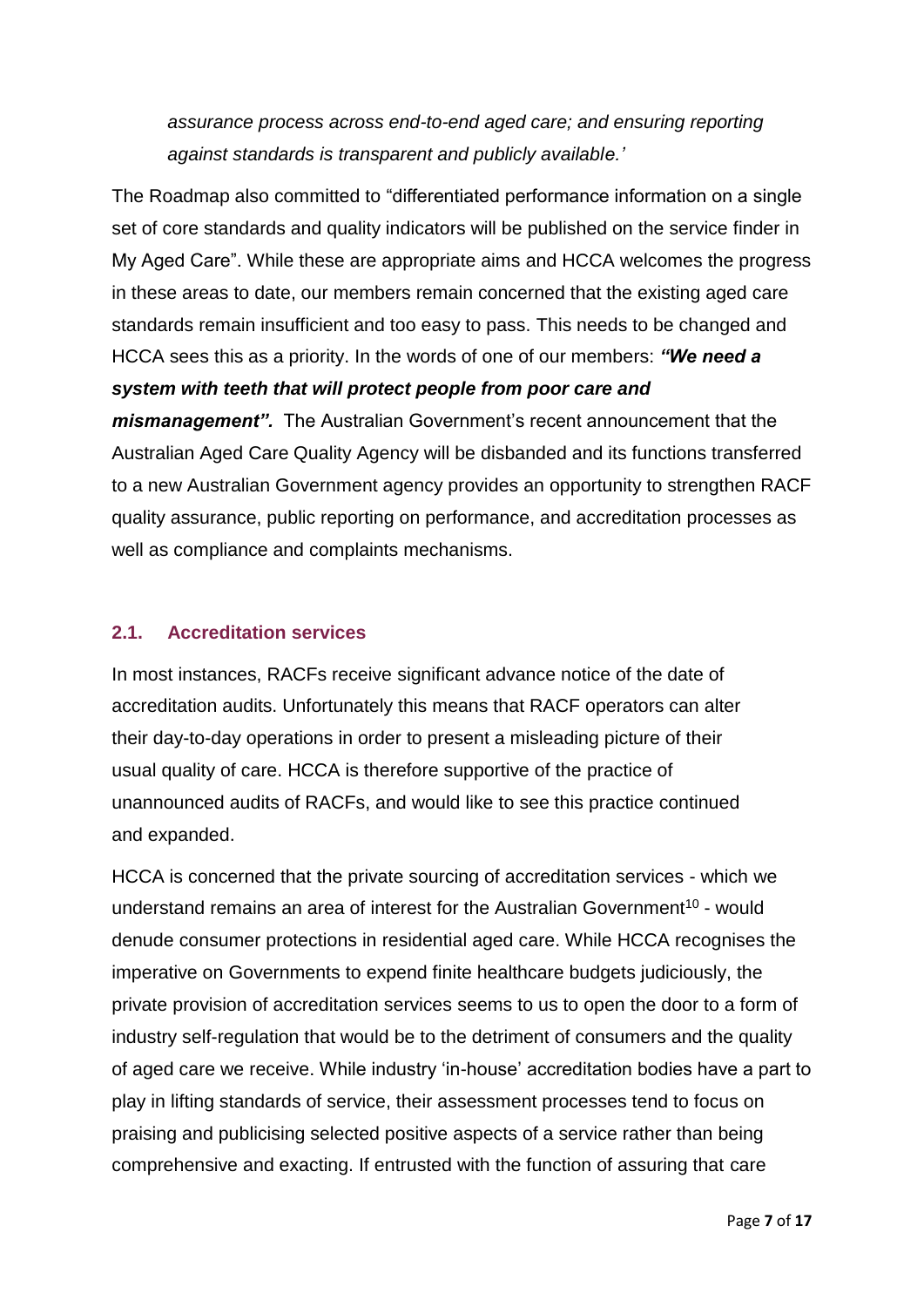providers satisfy minimum standards of safety and quality, we believe they would tend to find excuses for service providers who fell short of meeting the standards, rather than render them liable to compliance action by Government. HCCA believes the accreditation function should remain the principal responsibility of Government.

#### **2.2. Complaints handling processes**

Despite the many barriers to making a complaint (See Section 1.2. above), many people do complain about the quality of care they received in residential aged care. Nationally, the majority of aged care complaints relate to residential aged care: the Aged Care Complaints Commissioner reported that 79 per cent of all complaints received in the 2016-17 financial year were about residential aged care. Most issues related to medication administration and management, falls prevention and post-fall management, and personal and oral hygiene. In the ACT a clear majority of aged care complaints relate to residential aged care: of the 71 complaints made to the Aged Care Complaints Commissioner about aged care in the ACT last year, 51 were about issues in residential facilities.<sup>11</sup>

Given this trend, HCCA believes that there needs to be more focus on reporting on the quality of care in RACFs, and making this information publicly available in ways that are easily understood by aged care consumers and the public. This would increase the accountability of providers and help consumers and families make informed decisions about care.

# **2.3. Consumer information about quality of care**

Concerns about quality within RACFs are regularly raised in the media when questionable care practices or carer behaviour are exposed, but it remains very difficult for consumers to assess the quality of care offered by different facilities.

Consumer protection in residential aged care would be significantly improved if consumers had access to better information on which to confidently assess quality of care. At present, only limited performance information is published. While useful information is provided in the Audit Reports for individual RACFs that are available on the My Aged Care and Australian Aged Care Quality Agency websites, not all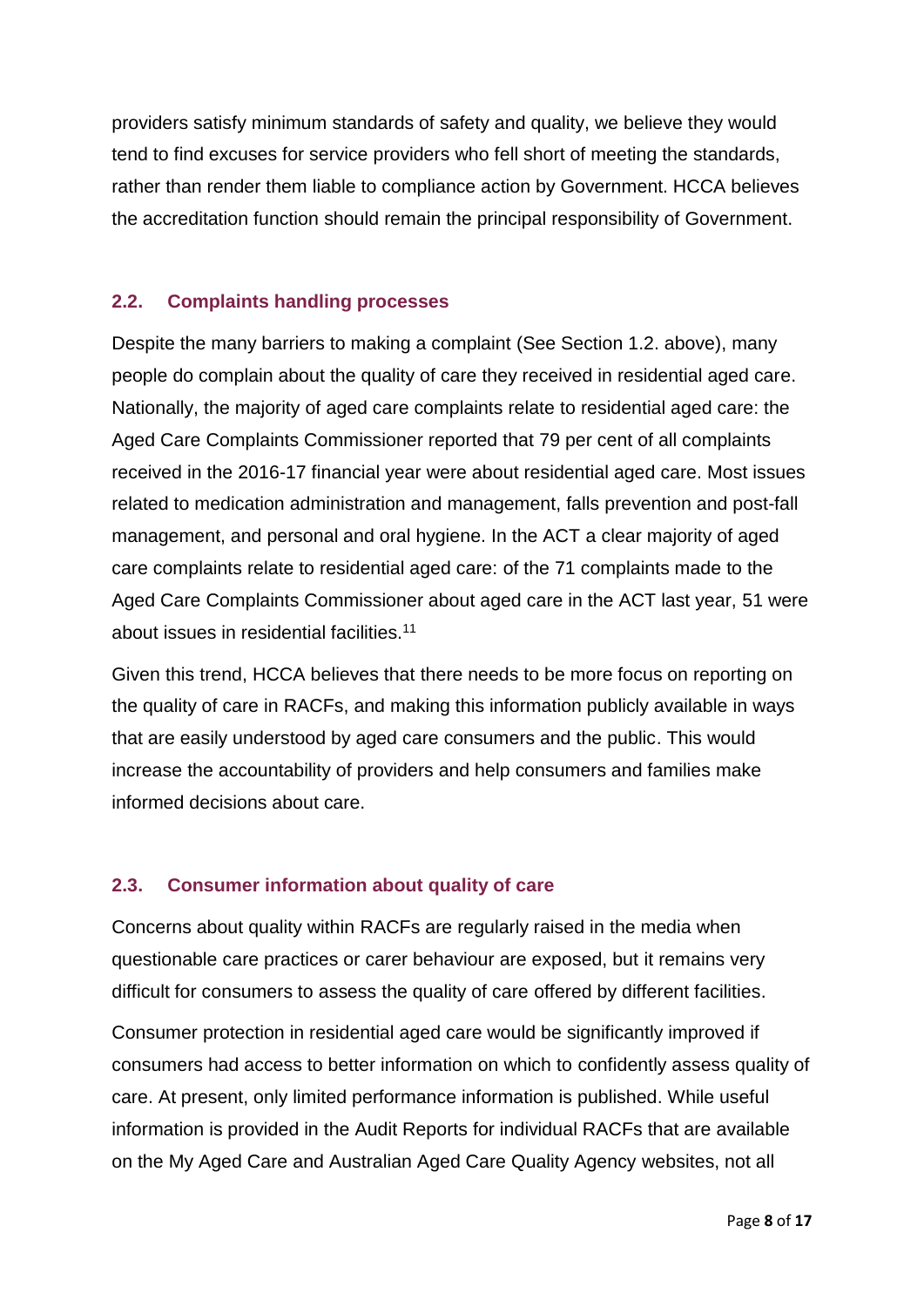older people nor their family members can readily access this information: around 15 per cent of Australian households do not have an internet connection, and in rural and remote Australia that percentage rises to over 20 per cent.<sup>12</sup> HCCA recommends that the Australian Government invest in additional ways of sharing information about RACF quality with prospective RACF residents, including resourcing appropriately skilled and knowledgeable not-for-profit aged care advocacy services to advise individuals about issues to consider when choosing an RACF, including sharing available information about quality of care.

While the Audit Reports are helpful, they are framed in a language of compliance that is appropriate for the purpose of accreditation, but not readily understood by aged care consumers. Nor do the Audit Reports provide all the information we require to make informed judgements. For example, a HCCA member recounted the following story of finding a place in a residential aged care facility for her mother. Her mother had fallen and broken her hip and needed nursing home care as she could not return home. The family was under significant pressure from hospital nursing staff to find a place and accept an offer. But the family were reluctant to take the first offer as they wanted to know things like: What is the general health of other residents? How long do people generally live at each facility? Is the quality of life good? Do they have access to health care? Does the facility have arrangements for general practitioners or nurse practitioners to visit? And what about dental care? How many complaints has the facility received and what were the issues of concern? How active is the resident and family advisory group? The Audit Reports provide some but far from all of this information.

The information on My Aged Care and the Australian Aged Care Quality Agency websites also do not provide the option for people to readily compare the quality of care provided at different facilities. By contrast, the UK Care Quality Commission administers a star rating system, in which aged care homes are assessed at providing care that is "outstanding", "good", "requires improvement" or "inadequate". RACFs are required to display this information in a readily visible location on site, and on their websites (if they have them). The Commission also publishes an online interactive map that allows people to directly compare the quality of care provided by residential aged care facilities in their area.<sup>13</sup> This approach allows people to compare the quality of care offered at different facilities, and allows those facilities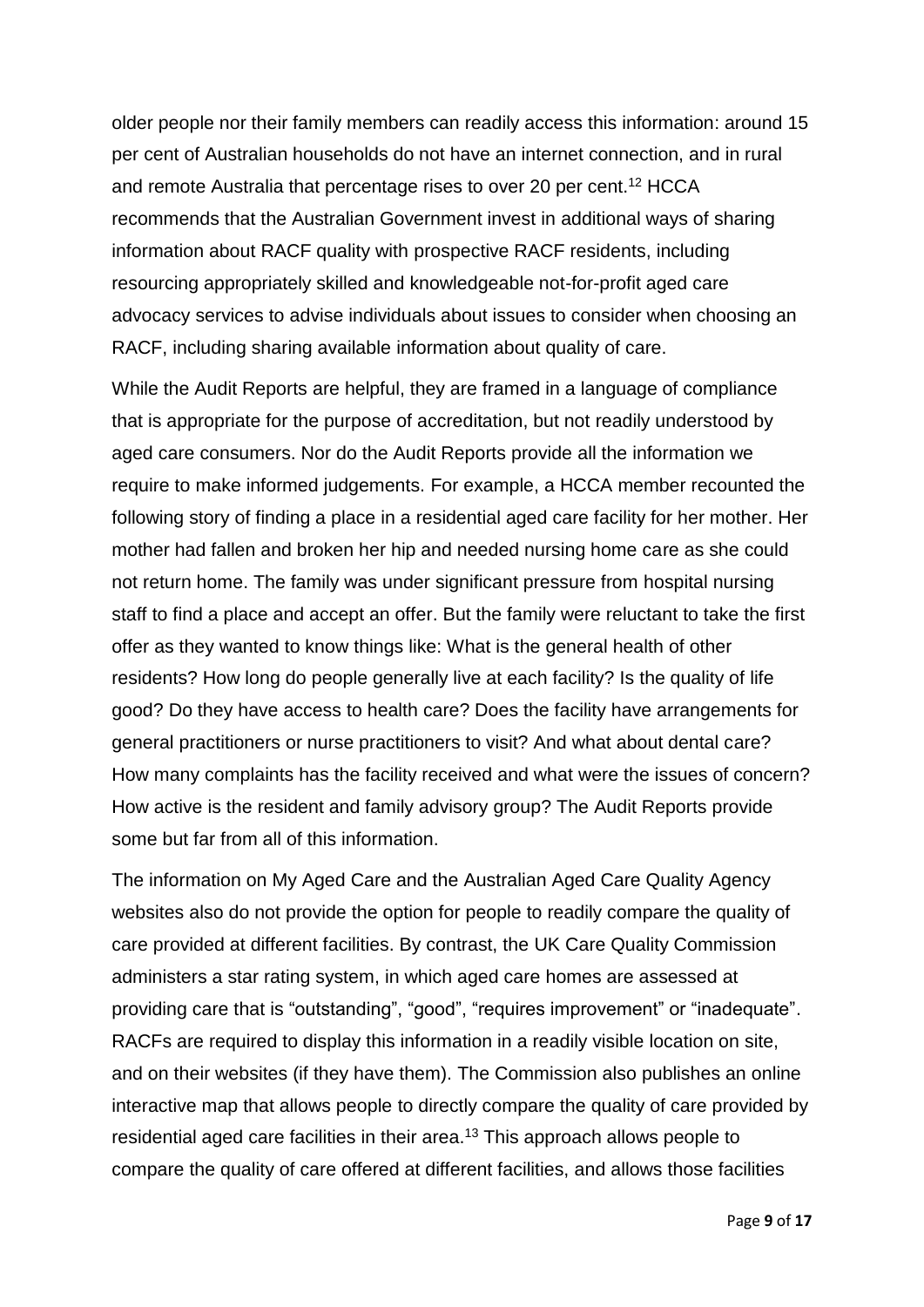that provide excellent care (as distinct from simply meeting minimum standards) to demonstrate this. HCCA recommends that the Australian Government implement and oversee a similar star rating system in Australia, that would allow people to readily compare the quality of care provided by different RACFs.

In the absence of meaningful data about these aspects of quality of care, consumers are too often left to judge quality on superficial measures. Many new aged care facilities shine with their stylish architecture and décor, and carefully stage managed tours to prospective residents. What really matters is reporting on quality of care. Health care consumers need to know about the mix and skills of staff, the nutritional quality of meals, the activity schedule, and access to primary care and rehabilitation services. We also need to know about extra services fees or additional expenses. This is an essential component of the information required to enable consumers to give fully informed financial consent.

Consumers simply cannot make informed choices about residential aged care without access to the right information. A consumer who participated in a previous HCCA consultation on residential aged care commented that:

*"The capacity to make informed choices depends on consumers being able to readily access all the relevant information and to be resourced and supported in the decision making process. This cannot be just words. If we are to facilitate informed user choice there will need to be a strong and ongoing commitment to supporting consumers in their role".* 

The provision of useful and appropriate information for consumers is important, both about the services available in RACFs and the likely outcomes of these services. In residential aged care as in many areas of health care, the information available on health outcomes is often of poor quality and low reliability. Unfortunately, service providers can often skew this information to their benefit, without improving the outcomes for service users. Across health and human services, data reporting remains generally process oriented and business focussed, rather than looking at the needs of service users to ensure high quality health, social and personal care to meet the needs of our ageing community, as well as the quality and respectfulness of the services provided.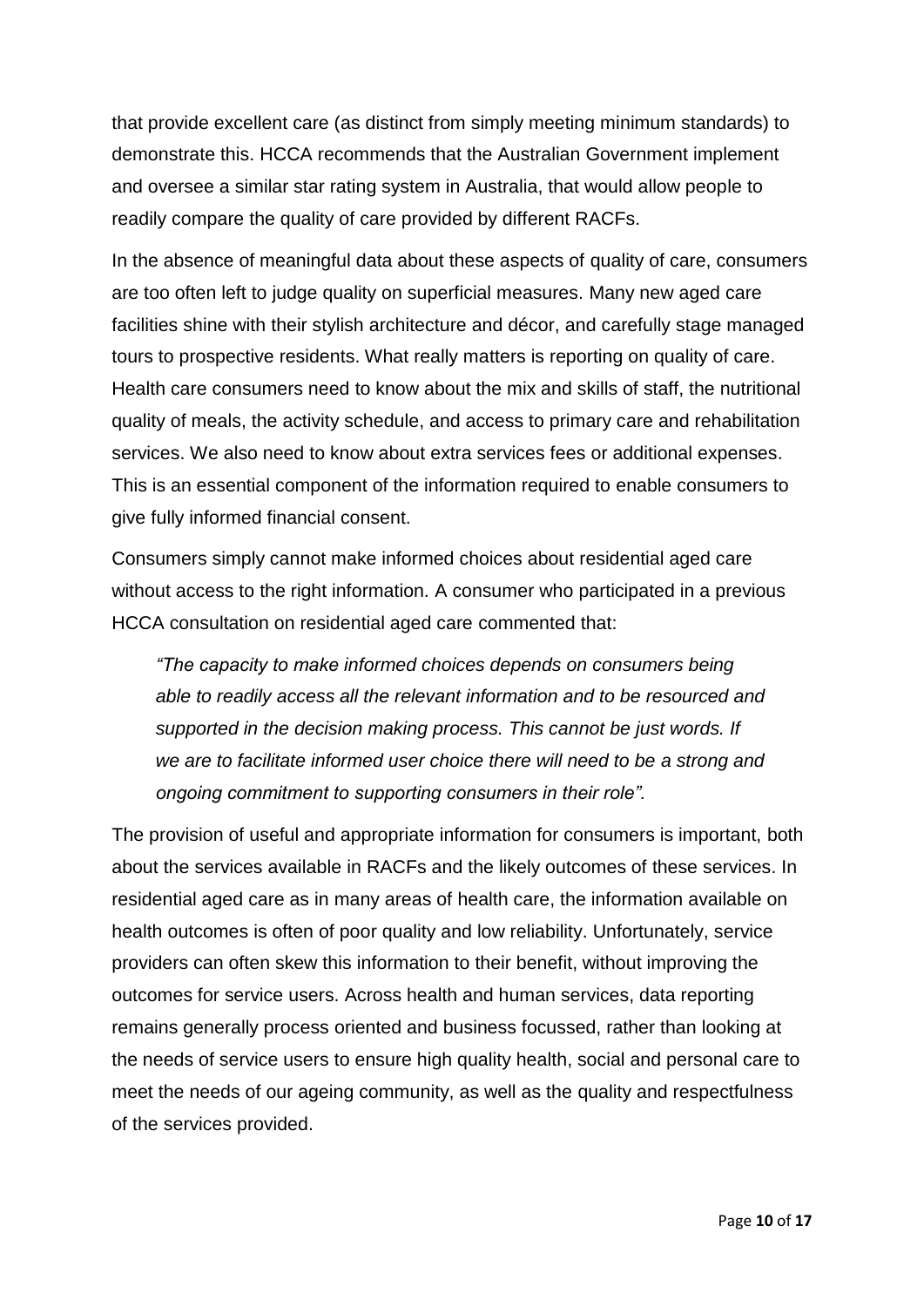RACFs are places for people to live, as well as to rehabilitate and receive the clinical services they need, such as wound dressing and medication. As a consequence, consumer perceptions of what constitutes quality of care encompasses broader issues than in mainstream health services such as hospitals and rehabilitation centres. Indicators for quality of life in residential care could include general health, functional status, mental health, comfort, emotional wellbeing, opportunities for recreation and diversion, privacy, choice, and autonomy. Health care consumers need a structured and comprehensive quality monitoring system with public reporting that takes the multifaceted experience of RACF care into full account.

HCCA is hopeful that future iterations of the National Aged Care Quality Indicator Program will move beyond the current appropriate but limited measures of aged care quality (pressure injuries, use of restraint and unplanned weight loss<sup>14</sup>), to take in additional measures of quality of care that matter to consumers. The addition of consumer experience data based on a survey of a sample of residents in each facility to supplement annual Audit Reports is also a move in the right direction,<sup>15</sup> however it remains the case that this data will not provide all the information consumers need to make fully informed judgements about quality of care. By contrast, The United States has introduced, and continues to refine, a compulsory system of assessment within its nursing homes, aimed at monitoring quality of care and clinical outcomes. HCCA's position is that there is an urgent need for mandated quality indicators that are publicly reported.

HCCA notes also that the Aged Care Roadmap assumes that competition on quality will ensure that better services flourish and poor quality ones don't. While this might be a theoretical expectation, this relies not only on the availability of much more relevant information to consumers and families, but also a market where demand is equal to or less than supply. In a providers market, where demand exceeds supply as appears often to be the case, the incentive for consumers and carers is to get into any place at all. Market mechanisms cannot be relied upon as a major driver of quality in these circumstances.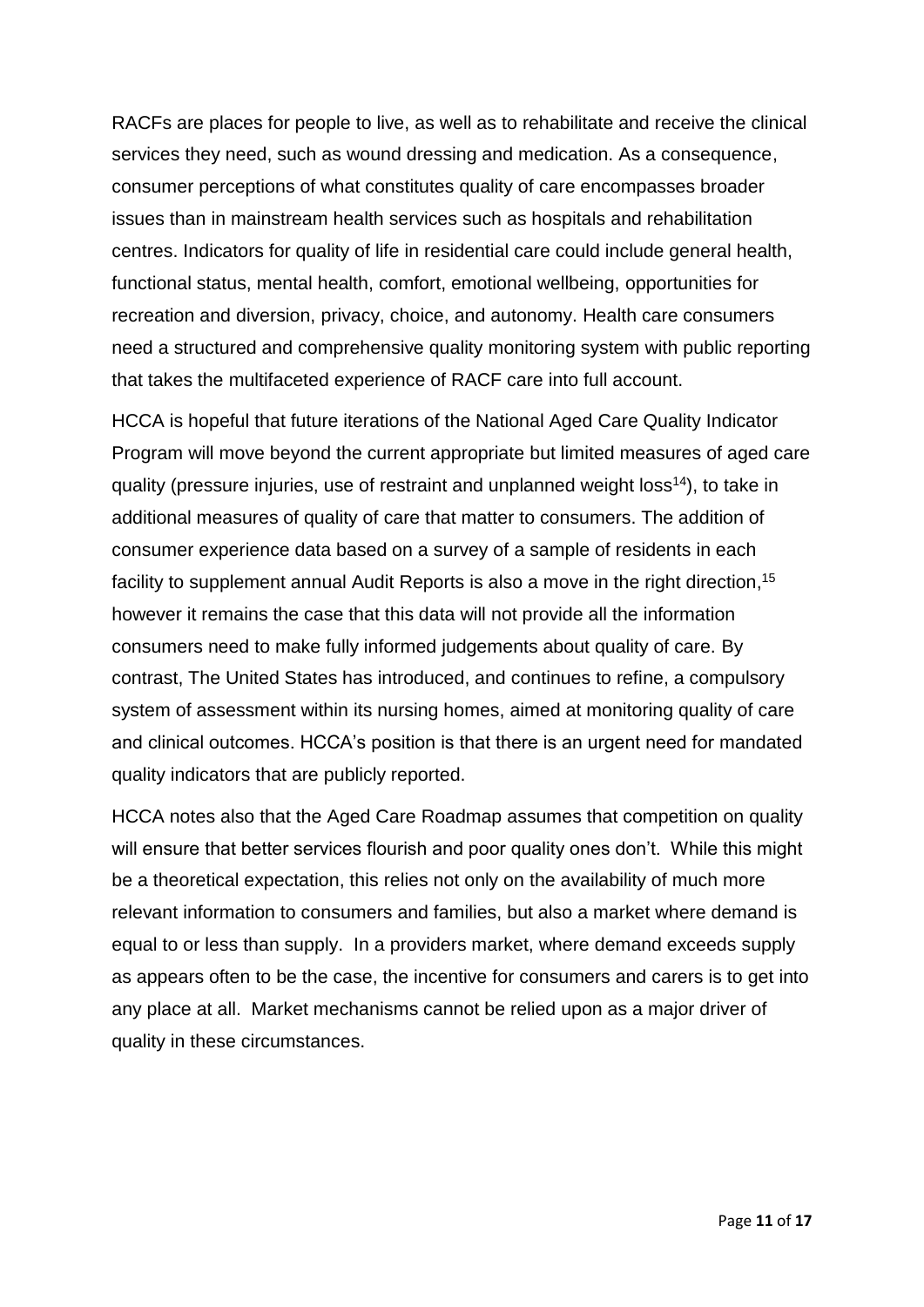#### **2.4. Monitoring quality of care**

Monitoring of quality of care can be improved. HCCA is pleased to see that recently the My Aged Care website was upgraded to provide historical as well as recent Audit Reports for each facility, including when facilities have changed names and/or operators. This is important as it allows consumers to have a clearer sense of what has happened at a facility over time, particularly given that change in ownership and name is not an uncommon occurrence.

Audit Reports should also be released in a timely manner. Significant time can elapse between re-accreditation processes, meaning it is very difficult for consumers to have up-to-date information about quality of care on which to draw in their decision-making. There can also be a lag time of weeks to months between an audit visit and the release of an Audit Report. This means that if a consumer or carer were making a decision about whether or not to accept an offer at a particular RACF they would have no up-to-date information on which to draw. Consumers need up-to-date information if we are to make informed choices.

The content of the audit reports also needs to be improved. For example, the profile on staffing in these audit reports has raw numbers. If a service lists a dietician it would be useful to know if this person is full time or part time.

# **3. The adequacy of consumer protection arrangements for aged care residents who do not have family, friends or other representatives to help them exercise choice and their rights in care.**

Friends or family can recognise when a person's care is appropriate or inappropriate, and can advocate for their needs and help staff to anticipate or to resolve issues. Family and friends also often take on a role in escalating issues to RACF management, providing feedback and when necessary instigating a complaints process. People who do not have involved friends or family do not have this support, and are therefore at enhanced risk of poor quality care and mistreatment.

Access to independent advocacy services is important for all RACF residents, but is essential to ensure the consumer protection of aged care residents who do not have family or friends to help them exercise their rights and choices in care. HCCA suggests that need and demand for independent advocacy services – such as those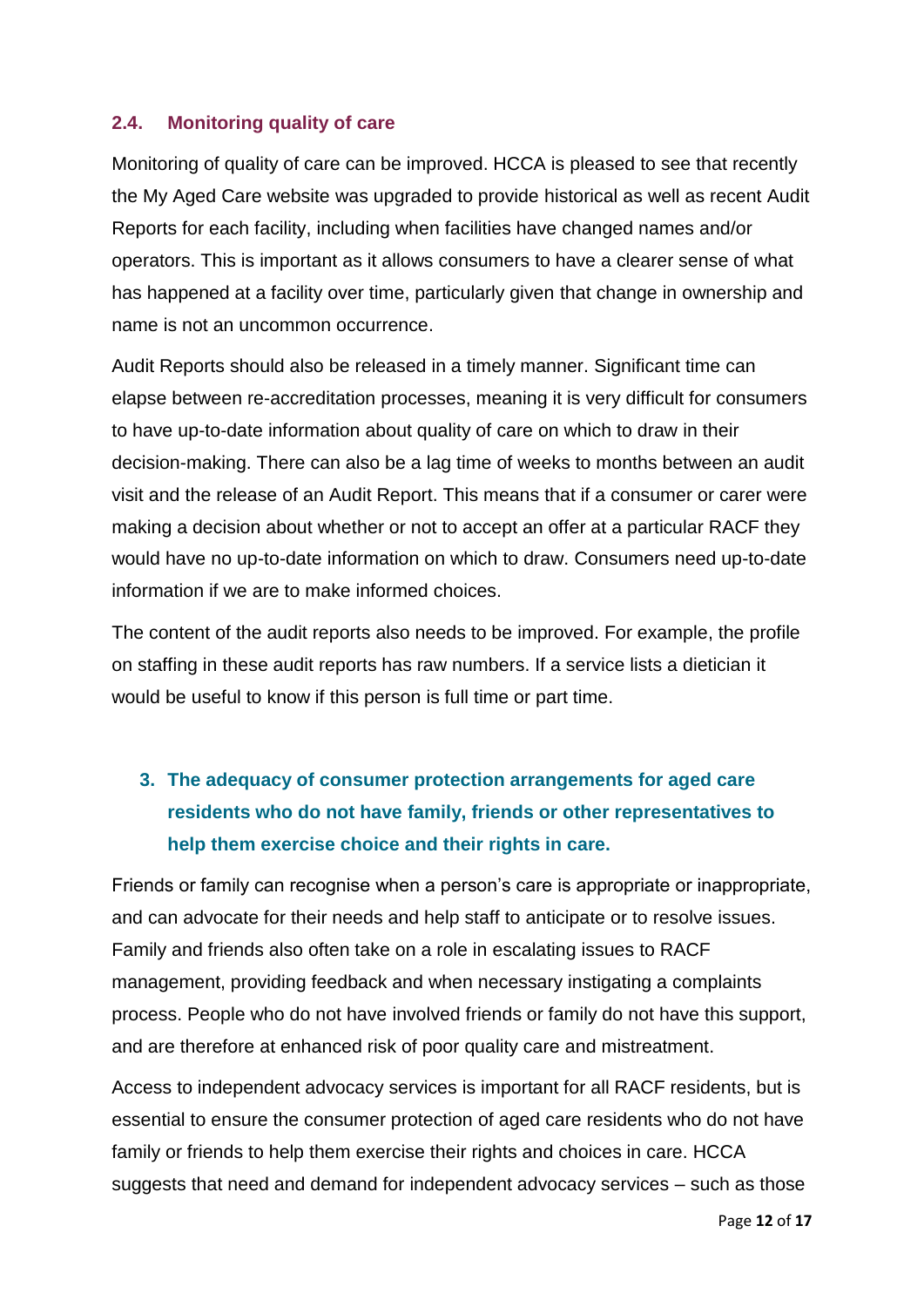offered nationally through the Older Persons Advocacy Network - will continue to grow as the aged care population increases. Services of this kind will require appropriate resourcing in order to meet current and future demand.

HCCA also recommends that a national Official Visitors Scheme be established across the RACF sector. We regard the ACT Official Visitors Scheme, which includes Official Visitors for Children and Young People, Mental Health, Corrections, Disability and Housing (Homelessness), as a good model for work of this kind in our jurisdiction. In the ACT, Disability Official Visitors do visit residential aged care facilities where younger people with disabilities live.<sup>16</sup> HCCA suggests that a national Official Visitors Scheme for all RACF residents be implemented in partnership and close collaboration with existing Official Visitors schemes operating in several states and territories. An Official Visitors scheme for RACFs would provide an additional avenue for residents to raise concerns related to their care, and increase the transparency of the operations of RACFs. In contrast to advocacy services, Official Visitors need not wait for a resident to make a complaint about their care, and as a result have the opportunity to identify systemic problems in care when residents or staff are reluctant or afraid to complain.

#### **4. Concluding remarks**

HCCA looks forward to seeing how our feedback and comments shape improvements in the quality of care offered by RACFs. Please do not hesitate to contact us if you wish to discuss our submission further. HCCA would be happy to clarify any aspect of our response.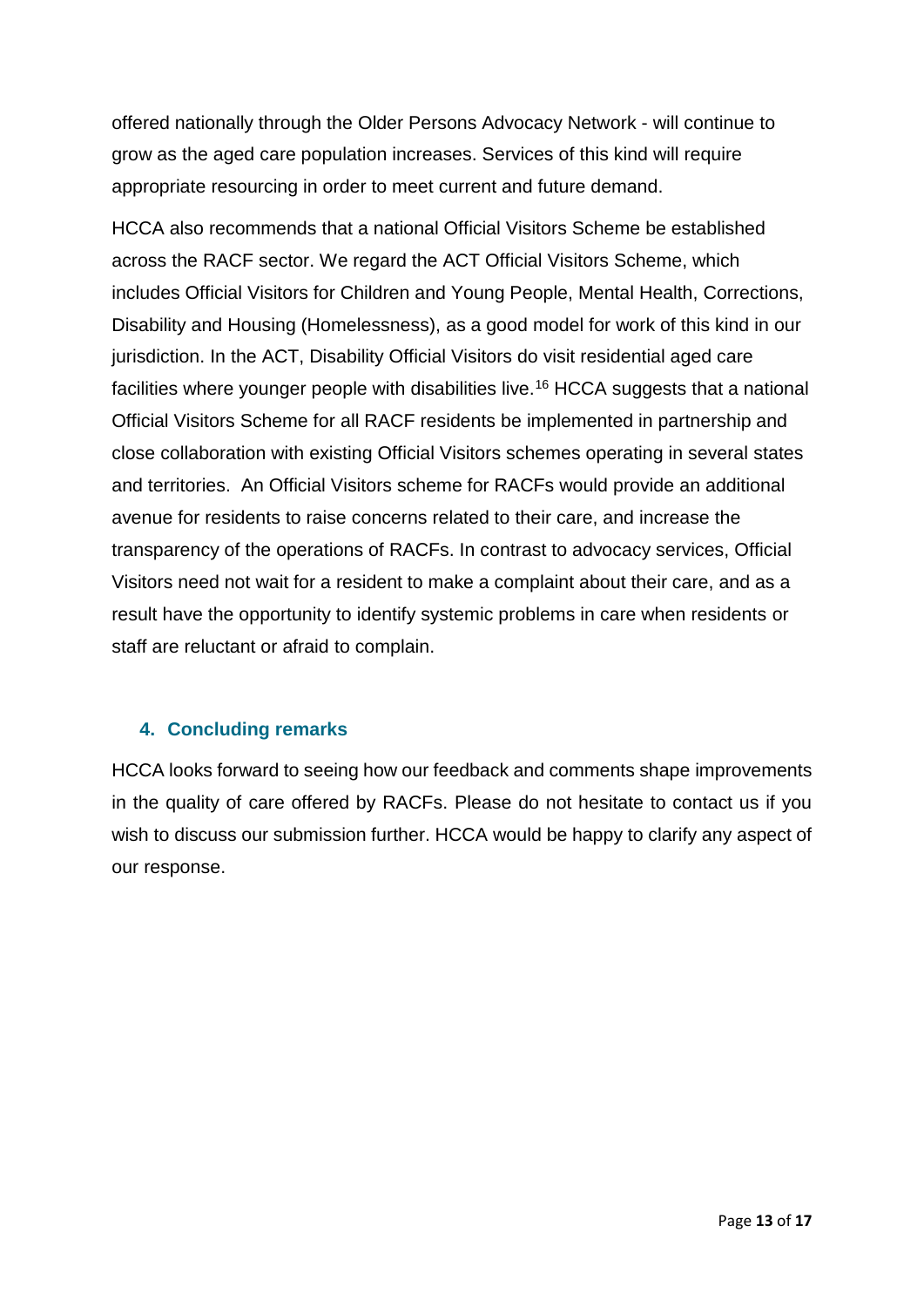# **5. References**

<sup>1</sup> Australian Government Department of Health. About Residential Aged Care. Available at: [https://agedcare.health.gov.au/programs-services/residential](https://agedcare.health.gov.au/programs-services/residential-care/about-residential-care)[care/about-residential-care.](https://agedcare.health.gov.au/programs-services/residential-care/about-residential-care) (Accessed 15/02/2018.) **.** 

<sup>2</sup> Australian Government Department of Health. About Residential Aged Care. See Note 1

<sup>3</sup> Retirement Living Council Retirement Villages and Nursing Homes Compared. http://www.retirementliving.org.au/wp-content/uploads/2013/12/Retirement-Villagesand-Nursing-Homes-Comparison.pdf

<sup>4</sup> Retirement Living Council. Fact Sheet – Lifemark Village Scheme – Key Facts. Available at: [http://www.retirementliving.org.au/wp](http://www.retirementliving.org.au/wp-content/uploads/2017/03/Lifemark-1.pdf)[content/uploads/2017/03/Lifemark-1.pdf.](http://www.retirementliving.org.au/wp-content/uploads/2017/03/Lifemark-1.pdf) (Accessed 15/02/2018.)

<sup>5</sup> Aged Care Roadmap, March 2016, Aged Care Sector Committee, Australian Government. Available at:

[https://agedcare.health.gov.au/sites/g/files/net1426/f/documents/04\\_2016/strategic\\_r](https://agedcare.health.gov.au/sites/g/files/net1426/f/documents/04_2016/strategic_roadmap_for_aged_care_web.pdf) [oadmap\\_for\\_aged\\_care\\_web.pdf.](https://agedcare.health.gov.au/sites/g/files/net1426/f/documents/04_2016/strategic_roadmap_for_aged_care_web.pdf) Accessed 1/02/2018

<sup>6</sup> Trask S. Federal government finds 'serious concerns' at Adria Village care home. *The Canberra Times*, August 7 2017. Available at:

[http://www.canberratimes.com.au/act-news/federal-government-finds-serious](http://www.canberratimes.com.au/act-news/federal-government-finds-serious-concerns-at-adria-village-care-home-20170804-gxpayx.html)[concerns-at-adria-village-care-home-20170804-gxpayx.html.](http://www.canberratimes.com.au/act-news/federal-government-finds-serious-concerns-at-adria-village-care-home-20170804-gxpayx.html) Accessed 6/02/2018

<sup>7</sup> Burgess K. Official visitors 'barred' from Canberra aged care facilities. *The Canberra Times.* November 21, 2017. Available at:

[http://www.canberratimes.com.au/act-news/official-visitors-barred-from-canberra](http://www.canberratimes.com.au/act-news/official-visitors-barred-from-canberra-aged-care-facilities-20171113-gzkqos.html)[aged-care-facilities-20171113-gzkqos.html.](http://www.canberratimes.com.au/act-news/official-visitors-barred-from-canberra-aged-care-facilities-20171113-gzkqos.html) Accessed 6/02/2018.

<sup>8</sup> Trask S. St Andrews Village retirement home investigated by ACT Human Rights Commission. *The Canberra Times,* November 27, 2017. Available at: [http://www.canberratimes.com.au/act-news/st-andrews-village-retirement-home](http://www.canberratimes.com.au/act-news/st-andrews-village-retirement-home-investigated-by-act-human-rights-commission-20171123-gzrejy.html)[investigated-by-act-human-rights-commission-20171123-gzrejy.html.](http://www.canberratimes.com.au/act-news/st-andrews-village-retirement-home-investigated-by-act-human-rights-commission-20171123-gzrejy.html) Accessed 6/02/2018.

<sup>9</sup> Aged Care Roadmap, March 2016, Aged Care Sector Committee, Australian Government. See Note 1.

<sup>10</sup> *Statement of Expectations for the Australian Aged Care Quality Agency.* Available at: [http://www.aacqa.gov.au/about-us/statement-of-expectation.](http://www.aacqa.gov.au/about-us/statement-of-expectation) Accessed 1/02/2018.8

<sup>11</sup> *Australian Government Aged Care Complaints Commissioner Annual Report 2016-17.* Available at: [https://www.agedcarecomplaints.gov.au/wp](https://www.agedcarecomplaints.gov.au/wp-content/uploads/2017/09/Annual-Report-2016-17-PDF.pdf)[content/uploads/2017/09/Annual-Report-2016-17-PDF.pdf.](https://www.agedcarecomplaints.gov.au/wp-content/uploads/2017/09/Annual-Report-2016-17-PDF.pdf) Accessed 1/02/2018